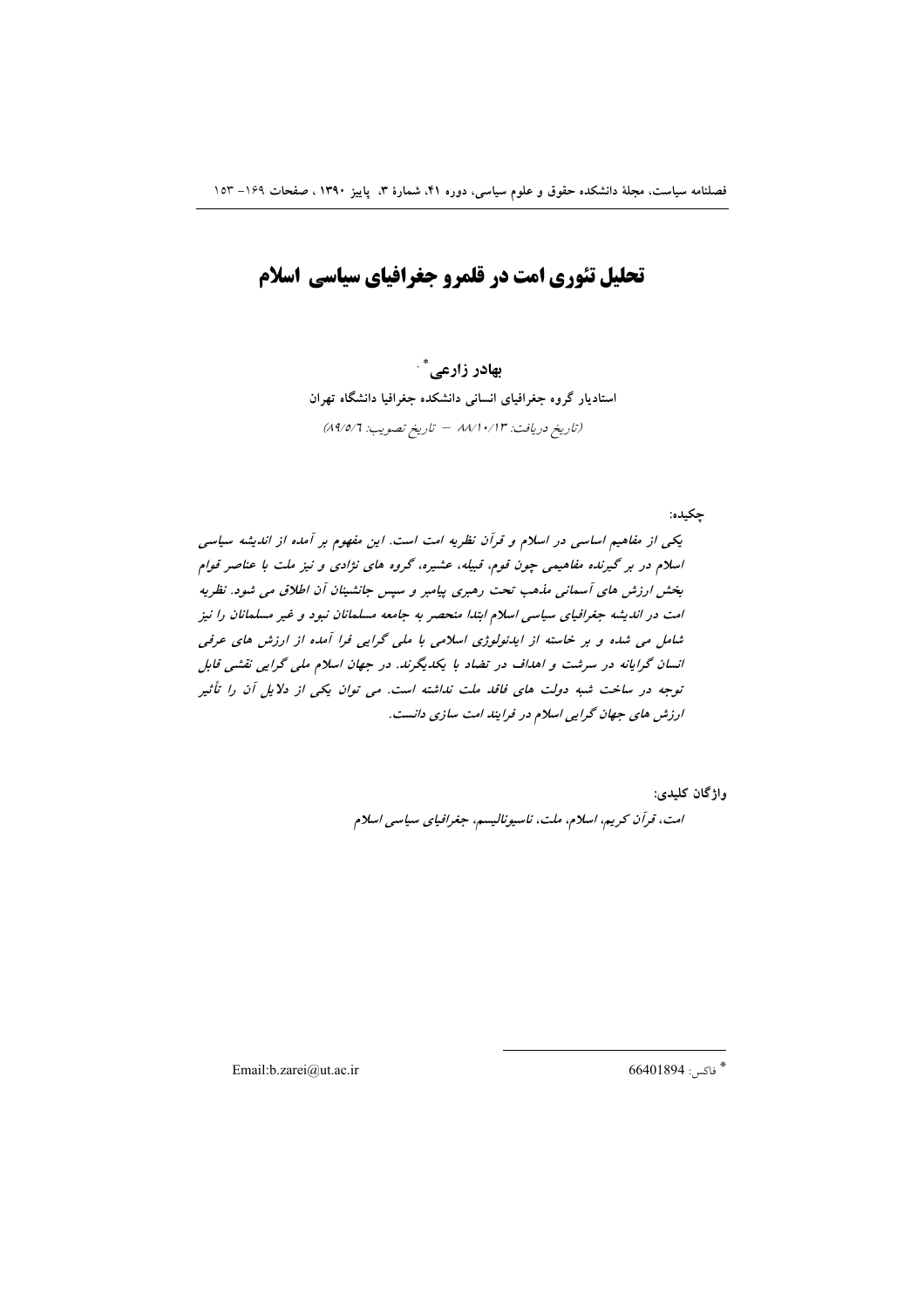#### مقدمه

برخی مفاهیم موجود در جغرافیای سیاسی اسلام که بر آمده از اندیشه سیاسی آن است دارای بار ارزشی و معنایی خاص هستند و در طول حیات سیاسی خود از ابتدای شکل گیری آن (در صدر اسلام) تاکنون تحولات جغرافیایی فراوان به خود دیده است. یکی از این مفاهیم، امت است. نظریه امت در صدر اسلام ابتدا همه اقوام و قبایلی را در بر می گرفت که در شهر مکه گرد آمده بودند (اعم از مسلمانان، یهودیان و مسیحیان)؛ اما این مفهوم بعد از هجرت ایشان از مکه به مدینه شامل مسلمانان ساکن مکه و مدینه می شد و غیرمسلمانان را شامل نمی شد. نظریه امت در قرآن کریم نیز منحصراً به همه مسلمانان ساکن در فضاهای جغرافیایی جهان اطلاق نمی شود؛ بلکه اقوام همه مسلمانان، رهبران دینی و ... را نیز در بر می گیرد. در این پژوهش، تلاش بر این است تا تفاوتها و تباینات نظریه امت با ملت از دو نگاه متمایز اسلام و جغرافیای سیاسی معاصر به موضوع نگریسته شود. وجود حدود پنجاه کشور اسلامی با مرزهای بین|لمللی به رسمیت شناخته شده و ملت های ناقص الخلقه و شبه دولت های بر آمده از سیاستهای استعماری و پس از آن در عرصه جغرافیای سیاسی جهان و عضویت قاطبه آنان در سازمان ملل و نهادهای بین المللی حافظ دولت – ملت ها و قلمرو ملی آنان از تضییقات و مشکلات فراروی جهان اسلام به ویژه نگرش امت محوری دولت هایی است که چنین رویکردی را تعقیب می کنند. یکی از مفاهیم مهم مشترک بین نظریه امت و ملت مفهوم قلمرو جهانی امت و ملی دولت – ملت هاست. که دارای تفاوتی بنیادی با یکدیگرند؛ در این پژوهش به بررسی و کنکاش سپرده شده است .

فرضیه پژوهش مورد نظر در قالب عبارت ذیل بیان شده است: «به نظر می رسد کاربرد نظریه امت، تعقیب و تلاش برای عملیاتی کردن انترناسیونالیسم اسلامی (نگرش امت محوری) در قلمرو جغرافیای سیاسی اسلام در شرایط کنونی و در عصر دولت های ملی و رقابت آنان در عرصه جهاني با توجه به اصول و ارزش هاي عرفي جهاني مقبول و مرسوم و پاسداشت آن بوسیله نهادهای بین المللی، اگرچه دچار تنگناهایی مهم است، اما در فرایند بیداری اسلامی و تلاش برای همگرایی در منطقه جهان اسلام طی مراحلی امکان پذیر است».

#### بررسی نظریه امت

یکی از مفاهیم اساسی در اسلام و قرأن به عنوان یک دین، نظریه امت است. این مفهوم با برد معنایی بسیار وسیع که می تواند جامع مفاهیمی چون قوم، قبیله، عشیره، گروههای نژادی و نیز ملت با جامعهای مذهبی که تحت لوای هدایت یک پیامبر قرار دارد، باشد. این واژه بار معنایی و اسلامی دارد، ولی با این وصف در قرآن بر غیرمسلمانان نیز اطلاق شده است و از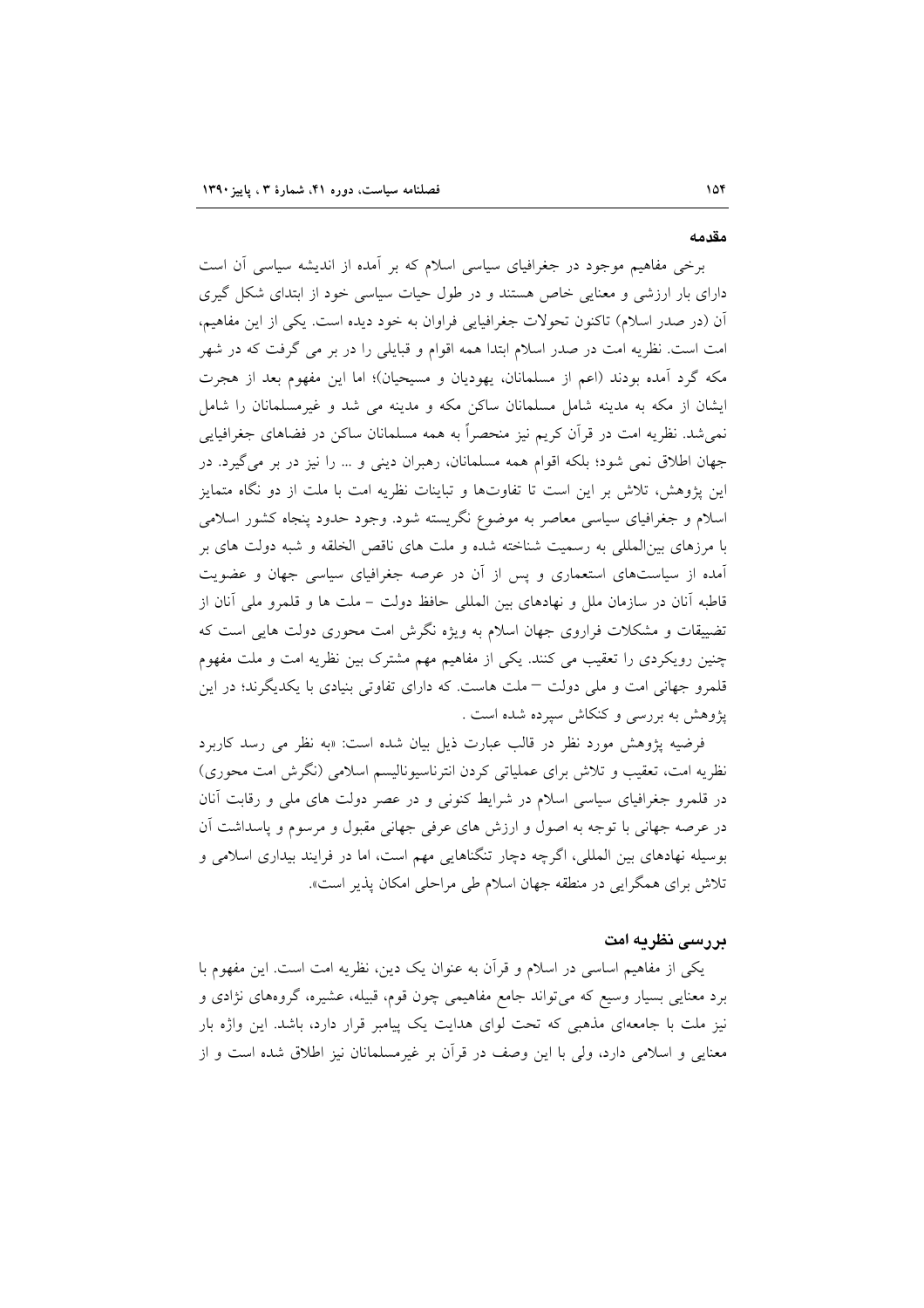این رو، می تواند به معنای ملت (شعب) نیز نزدیک باشد. با این همه، معنای اصطلاحی امت، چنانکه ماسینیون اشاره کرده، جماعتی از مردم است که خداوند بر آنان پیامبری مبعوث کرده و آنان به او ایمان آورده و از این رو با خداوند پیمان بسته و با او ارتباط یافتهاند.

کلمه امت از ریشهی عربی ام به معنی آهنگ، قصد و عزیمت، پیشوا، جلودار و اقتدا کردن است. این کلمه ی عربی ترکیبی از سه معنی حرکت، هدف و تصمیم خودآگاهانه جامعه یا گروه انسانی است. به لحاظ تعریف، جامعه ی انسانی که همه افراد آن در یک هدف مشترک گرد هم آمده اند تا بر اساس رهبری مشترک به سوی ایده آل خویش حرکت کنند (شریعتی،  $(727:177)$ 

همانطور که یاد شد، واژه امت را برخی از متفکرین اسلامی در معنایی نزدیک به ملت (شعب) نیز به کار – بردهاند. طبعاً در این کاربرد مقصود از امت گروهی بزرگ از مردم است که دارای زبان یکسان با دین واحد و یا سرزمین جغرافیایی یکسان هستند (ابراهیمی،۱۰۳۹ :۱۰۳). امت یعنی وجود جمعی مردم، نه این یا اَن فرد … یعنی گروهی که بین افرادش روابط و پیوندهایی بر اساس مجموعه ای از افکار و آرمان ها و مبانی وجود دارد و این پیوندهای مشترک آنها را در برخی از نیروها و استعدادها به هم مربوط می سازد. این جامعه ای است که قر آن تعبير به امت كرده است (صدر،١٣٧٧ :٨٥).

از نگاهی دیگر، امت به مجموعهای از انسان ها اطلاق می شود که هدف و مقصدی واحد آنان را گرد هم جمع کرده باشد. مرز میان امت ها، مرزهای عقیدتی است. همه آنان که بر محور توحید، نبوت و معاد متمرکز شدهاند، امت واحده اسلامی را تشکیل میدهند و از نظر اسلام امت مهم ترین ملاک تقسیم بندی جوامع بشری است ( www.blash.het p.21). اندیشمندان عرب مانند الفاروقی تعریفی تقریباً شبیه به اندیشوران شیعی خود از امت ارائه میکند. به تعبیر او امت: کالبدی جمعی، انداموار و مدنی که به سرزمین، مردم، نژاد و فرهنگ (خاص) محدود نیست. بلکه جهانگرا (Universal)، تمام عیار و مسئول زندگی فردی و جمعی هر یک از اعضا است (زنجانی،۱۳۸٤ : ۲۱۰). لویی گارده، اسلام شناس معروف فرانسوی در باب واژه امت که در نگرش اسلامی، جایگزینی برای ملت (به معنای امروزی آن) محسوب می شود چنین می نویسد: نظریه امت در طی قرون متعدد در قلوب مسلمین تأثیری بزرگ دارا بوده است. امت از ریشه خاص عربی است که در زبان های اروپایی نمی توان مترادفی برای آن یافت. امت عبارت است از همان جامعه به معنای قوم و ملت در آن واحد، شامل آن کسانی که مایلند با یکدیگر زیست کنند دعوت اسلام منکر همهی امتیازات نژادی یا هر گونه برتری دیگر است (نخعی،۱۳۷٦: ۱٤٥).

نویسنده حقوق بین|لملل اسلامی نظریه امت را این گونه تفسیر میکند: امت به گروهی می گویند که الف، یا هدفی واحد آنها را دور هم جمع کرده باشد؛ ب، یا گروهی که با هم در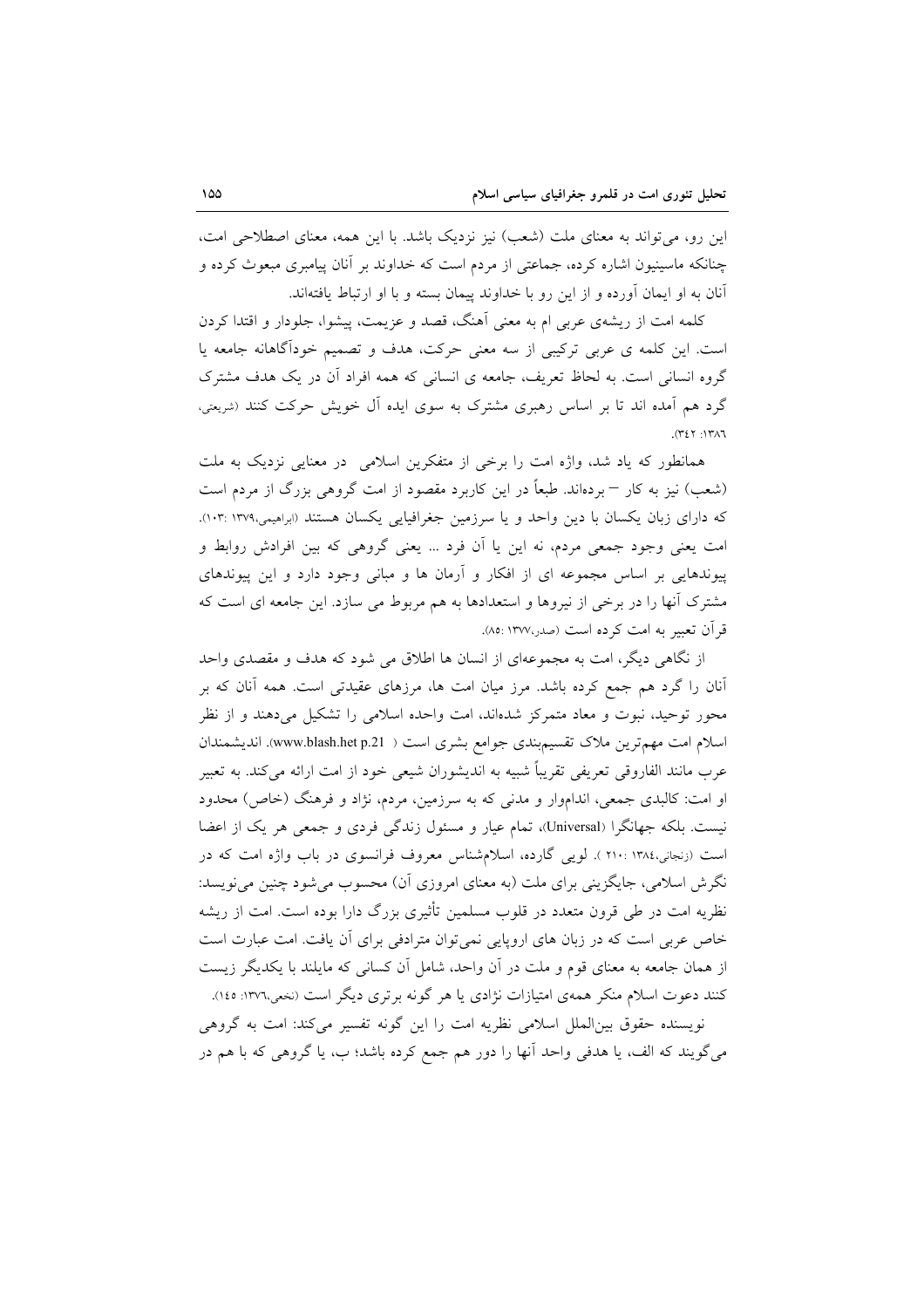امري وحدت دارند؛ خواه در دين باشد و خواه در راه و روش، و يا حتى در زمان و مكان. حال اگر امت را به چنین معنایی گستردهبه کار ببریم آن را می توان ترجمهی ناسیون (Nation) هم قرار داد؛ چه آنها نیز بالاخره بر امری واحد دور هم جمع شدهاند؛ زبان واحد، نژاد واحد، نظام واحد یا حکومت واحد. بدین لحاظ باید گفت کاربرد واژه ملت در صورتی که حاکی از فرهنگ و راه و روش باشد، بر واژه امت به معنای گسترده آن برتری خواهد یافت (حلیلیان،۱۳۸۲:  $.$ (۱۳۰

هر چند که امت در اصل مفهومی گسترده دارد ولی در عرف اسلامی این واژه معنای اُم (مادر) را به ذهن بر میانگیزد. یعنی در روانشناسی اسلامی، امت همیشه مقید به نوعی هم٫یشگی بوده که نه با مکان و خون که با داشتن ریشه معنوی مشترک (عقیده) تأمین می شود. از این رو، آنچه امت را پدید میآورد وضع سیاسی انسجام یافته نیست، بلکه ارادهی زندگی با هم است، آن هم ارادهای که در یرتو قواعد اخلاقی- بویژه آنچه که در قرآن به عنوان چارچوب روابط اجتماعی ترسیم شده- پدید آمده است. اعضای امت اسلامی همه عبادالله یا بندگان خدا هستند. همبستگی بین آنها در واقع بوسیلهی رشتههای ایمان و باوری است که هر یک از مسلمانان را از رهگذر دین اسلام به خدای تعالی ربط میدهد. بنابراین با عطف توجه به اصالت ویژه جامعه اسلامی، از حیث حکومت و قدرالله و وجود امت و نفی مرزهای سرزمینی، باید گفت که دولت از زاویه دید اسلام ماهیتاً جنبه ماوراء ملی یا ماوراء مرزی دارد. به تعبیر دیگر می توان آن را نوعی دولت عام ملل تلقی کرد که طبعاً با خصلت جهان شمولی، غیرمحلی و غیرملی اسلام سازگارتر می نماید.

به عقیده خانم لمبتون: در قلب دکترین سیاسی اسلام، امت و جامعه اسلامی جای دارد که تنها رشتههای ایمان، أنها را به هم پیوند میدهد. مرزهای سیاسی جز أنهایی که دارالاسلام را از دارالحرب جدا می کرد، در دیدگاه اسلام اعتباری نداشت. در بعد داخلی، مجموعهای از افراد بود که رشتهی مذهب آنان را به هم متصل کرده و پیوند میداد. در درون جامعه اسلامی و امت، همه مردم جایگاهی مساوی داشتند و هیچگونه تمایزی در درجات و طبقات در بین نبود؛ بلکه تمایزها در عمل وجود داشت. تشکیلات داخلی امت، براساس ایمان دینی مشترک استوار بود. تلاش در جهت صلحی دایمی میان افراد جامعه، فرونشاندن خصومت های قومی و قبیلهای و اتحاد قبایل مختلف در خانوادهای وسیع، سرلوحه امور بود. بافت جامعه نخست از طریق پذیرش و اطاعت شریعت و سپس هر قدرت غیرمذهبی و دنیوی حفظ و معین می شود (لمبتون،١٣٧٤: ٥٤ ). نويسنده كتاب تاريخ انديشه سياسي اسلام بر اين باور است كه بر خلاف دولتهای فئودال یا پادشاهی در اروپای مسیحی، امت اسلامی، گروههای مقطع را بدون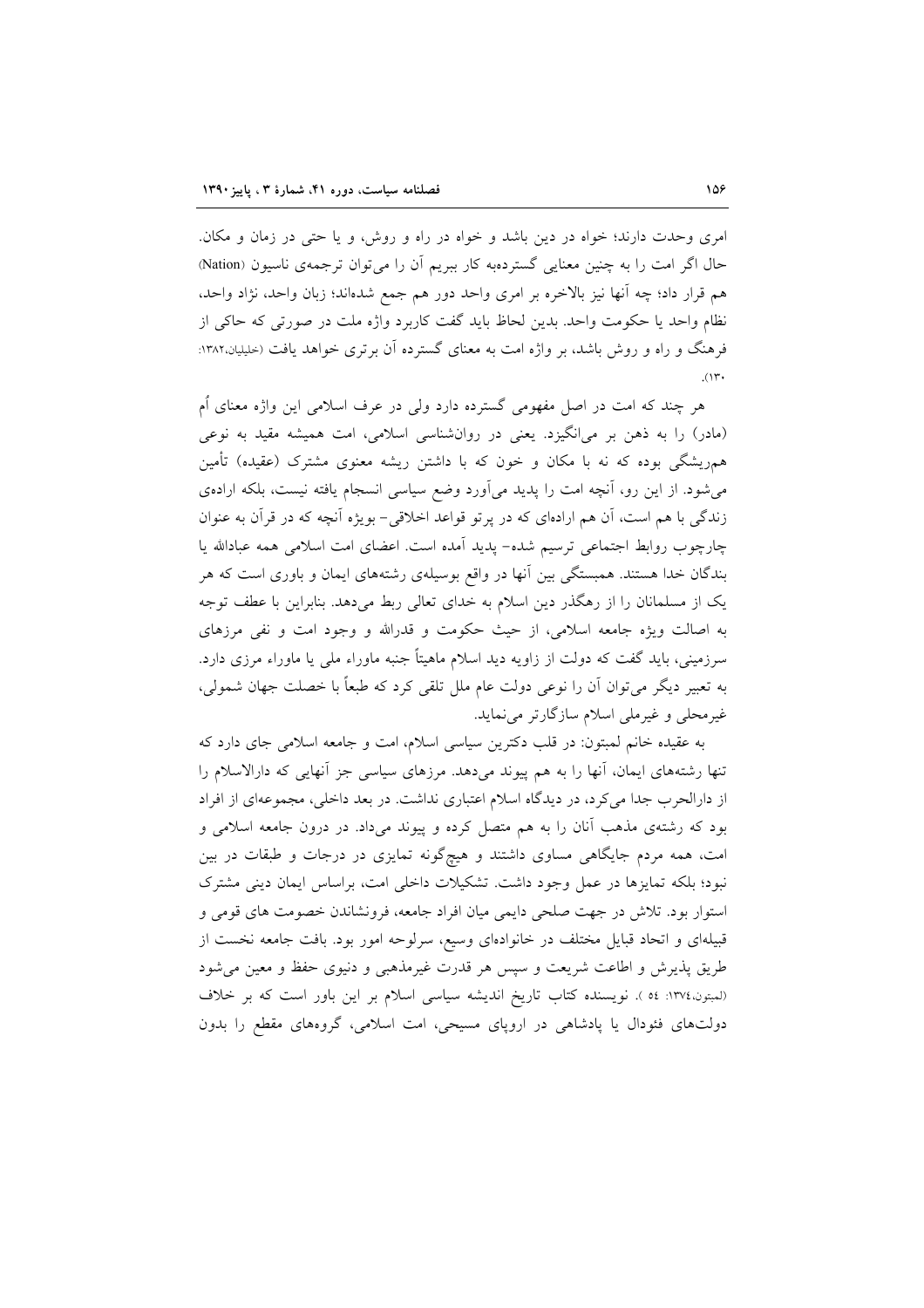تخریب ساختارهای داخلی آنها، به هم مرتبط ساخت، بعضی خصیصههای جامعه قبیلهای مستقيماً به امت جديد منتقل شد (بلک،١٣٨٦ :١٥).

ماشاءالله أجوداني نويسنده كتاب مشروطه ايراني نظريه امت را در متون برجاى مانده از دوره مشروطه و نگرش نویسندگان آن عصر از این واژه چنین می نویسد: در تقسیم بندی شهرستاني، في المثل وقتي از ايراني ها به ملاحظهي دين و ملت (شريعت) سخن گفته مي شود، از آنان به مجوس یاد میشود و وقتی از ایرانیها به ملاحظه نژاد، رنگ، زبان و… سخن گفته میشود از آنان به عجم یاد می شود. بنابراین در تقسیم مردم جهان به امت عرب، عجم، روم و هند، بیشتر به زبان، نژاد و رنگ نظر داشتند تا به دین و مذهب. چنین مفهومی از امت با نظریه امت در فقه اسلامی، نزدیک و مقارنت بسیار دارد (اَجودانی، ۱۳۸٤: ۱۷۷). به عبارت دیگر، در گذشته، امت نزدیکتر به مفهومی به کار میرفت که بعدها از ملت استنباط می شد. یعنی امت به معنی مردمان به کار میروفت و وقتی به دین و آئین و شریعتشان نظر داشتند از آنان به ملت یاد میکردند مثل ملت مجوس، یهود، نصاری یا مسلمان.

اسلام، امت ها را بر اساس وابستگی مذهبی شان در نظر می گیرد؛ به مسیحیان به عنوان امت مسیحی، به یهودیان به عنوان امت موسی و به مسلمانان به عنوان امت محمد اشاره می کند. از نگاه قرآن روی زمین ابتدا تنها یک امت وجود داشت" مردم جز یک امت نبودند" (یونس،١٩) اما در طول تاریخ امت های بسیار بوجود آمدند و امت های بسیار محو یا نابود شدند. قرأن با دقت تمام پیدایش، نابودی و سقوط امت های مختلف را که در مفهوم انجیلی می توان آنها را اقوام مختلف نامید، توصیف می کند (نصر،۱۳۸٦ :۱۵۷).

نظریه امت در کتب سایر ادیان توحیدی مانند یهود و مسیحیت نیز به کار رفته است. اما أنگونه که پیداست، این مفهوم بیشتر برای معرفی اقوام در مقابل اقوام دیگر کاربرد داشته است تا همه اقوام و ملل در درون یک فضای جغرافیایی و سرزمینی فراملی مانند آنچه در اندیشه اسلام وجود دارد. سفر تثنيه، باب هفتم تورات اين واقعيت را تصديق مى كند: چون يهوه خدایت تو را به زمینی که برای تصرفش به آنجا می روی در آورد و امتهای بسیار را که حتیان و جرجشیان و اموریان و کنعانیان و فرزیان و حویان و یبوسیان هفت امت بزرگ تر و عظیم تر از تو باشند از پیش تو اخراج نمایند. در باره این هفت امت در باب بعدی به زبانی صریح تر سخن گفته است. مانند این سخن : اما از شهرهای این امت هایی که یهوه خدایت تو را به ملکیت میدهد هیچ نفس را زنده نگذارید...تا شما را تعلیم دهند که موافق همهی رجاساتی که ایشان با خدایان خود عمل می نمودند عمل نمایید و با یهوه خدای خود گناه کنید (همان، باب بیستم،١٦-١٨ )، ( راسل،١٣٧٣ : ٢٨٠ ).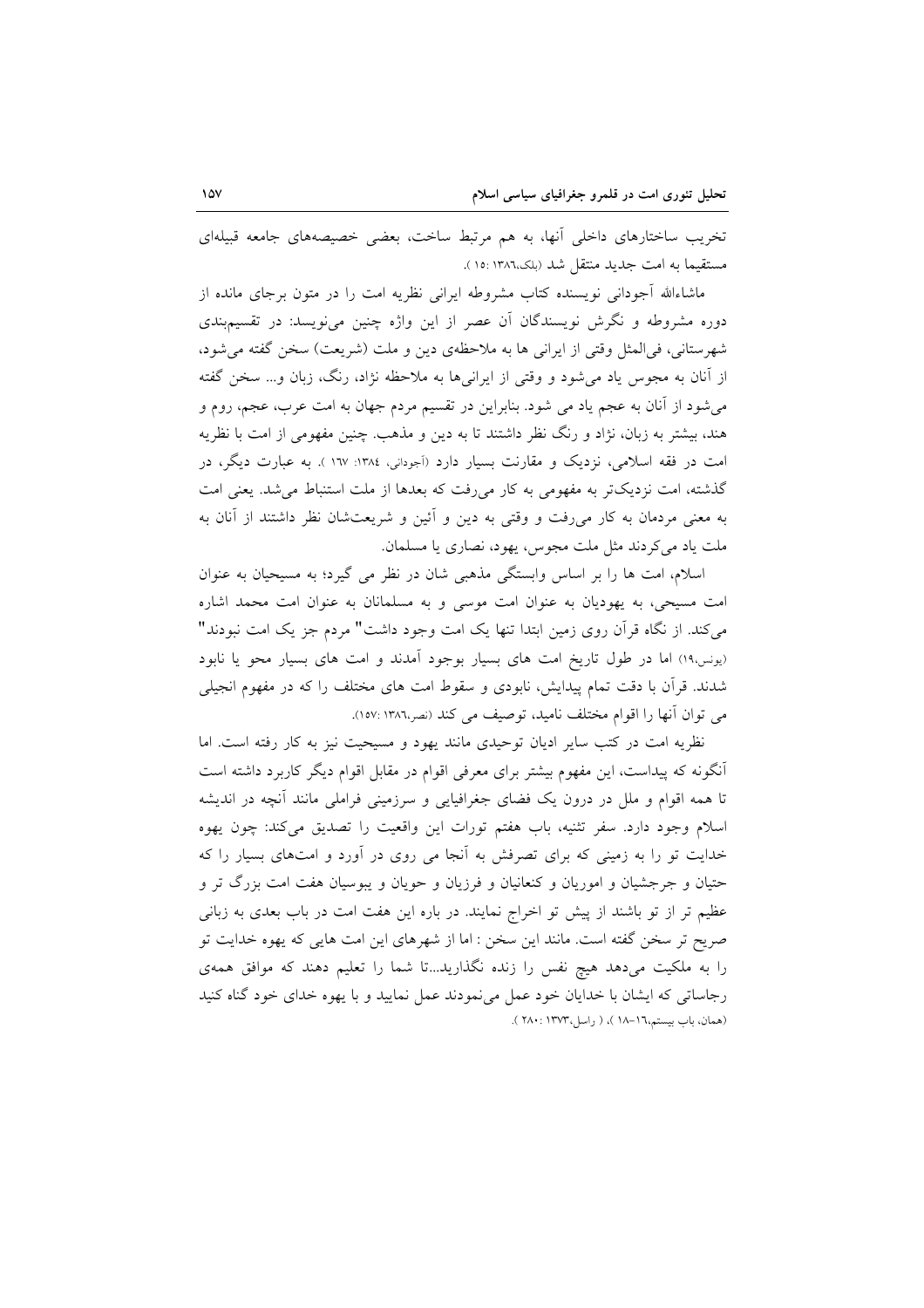اندیشمندان اسلامی عوامل ایجاد امت واحد در جهان اسلام را که ضامن حفظ و بقای وحدت باشند امتیازات ذیل برمی شمرند: ١- توحید تمام یکتاپرستان را در یک رابطه متحد می کند، بطوری که تمام موحدان بواسطهی قبول بندگی خدا در جمیع حقوق و تعهدات با هم برابرند و او حاکم علی الاطاق مسلمانان است. در درجهی اول وجه مشترک و ملاک پیونددهندهی اّحاد امت اسلامی ایمان به وحدانیت خداوندی است چون روحی حیاتبخش در کالبد امت اسلامی است.

۲- ابعاد جهانی اسلام در امور مسلم است. اسلام در میان اقوامی گسترش یافته که نه تنها در نژاد بلکه در زبان، ملیت، طرز فکر، جنبههای اقتصادی، موقعیت محیطی و سوابق تاریخی با هم هیچگونه شباهتی ندارند. اسلام اینگونه امتیازات ظاهری را نه تنها باعث برتری نمیداند، بلکه همه را یکسان و برابر میداند. اصول دیانت بیش از هر ایدئولوژی دیگر خواه مادی و خواه معنوی، ناظر بر اتحاد، برادری و برابری آنهاست.

٣- قرآن پیوسته رسالت حضرت محمد(ص) را به مسلمانان بازگو می کند؛ رسالتی که نقش رهبری انسان ها به سوی برابری و برادری و تفاهم اخلاقی را بر عهده دارد ( نور بخش،۲۳:  $($  YV

تجربه تاریخی ثابت کرده است که برقراری همبستگی واقعی با وجود تشتت در عقیده و جهانبینی افراد امری نشدنی و انتظاری نامعقول است. اشتراک عقیده و وحدت فکری در اسلام از اركاني است كه مي توان از جمع پراكندهي مسلمين، امتى واحد به معناي واقعي كلمه بو جو د آور د (Bernard, 2002: 292).

### جایگاه امت در قرآن کریم

واژهی امت نخستین بار از طریق قرآن کتاب آسمانی مسلمانان که تجلی اساسی اسلام، جهان شناسی، حقوق و فقه، اخلاق، تاریخ مقدس و جهان بینی کلی آن است، وارد ادبیات علمی جهان اسلام شد. در قرأن واژه امت ٦٥ بار به صورت مفرد یا جمع به کار رفته و مبیّن مفهومی جامع است و معانی متعدد را در برمی گیرد: برخی آیات به مردم یا ملت اشاره دارد و امت را مترادف قوم یا شعب (ملت) قرار می دهد که با طبقههای خویشاوندی به یکدیگر پیوند خوردهاند ( قرآن: ۹۹: ۹۲: ۵۰: ۵). گاه امت برای اشاره به گروهی از مردم درون اجتماعی بزرگتر به کار رفته است (قرآن: ۷: ۱۵۹). و در آیه ای دیگر امت به معنای جماعت استعمال شده است (قرآن، ۲۸ :۲۳). در آيه نوزدهم از سوره يونس از تمامي انسان ها يا ملتي كه دين واحد دارد و جماعتی یگانه یاد شده است که به خاطر تمسک به دیدگاههای انحرافی تجزیه شدهاند (در سوره ٤٣ آيات٢٢ و٢٣...).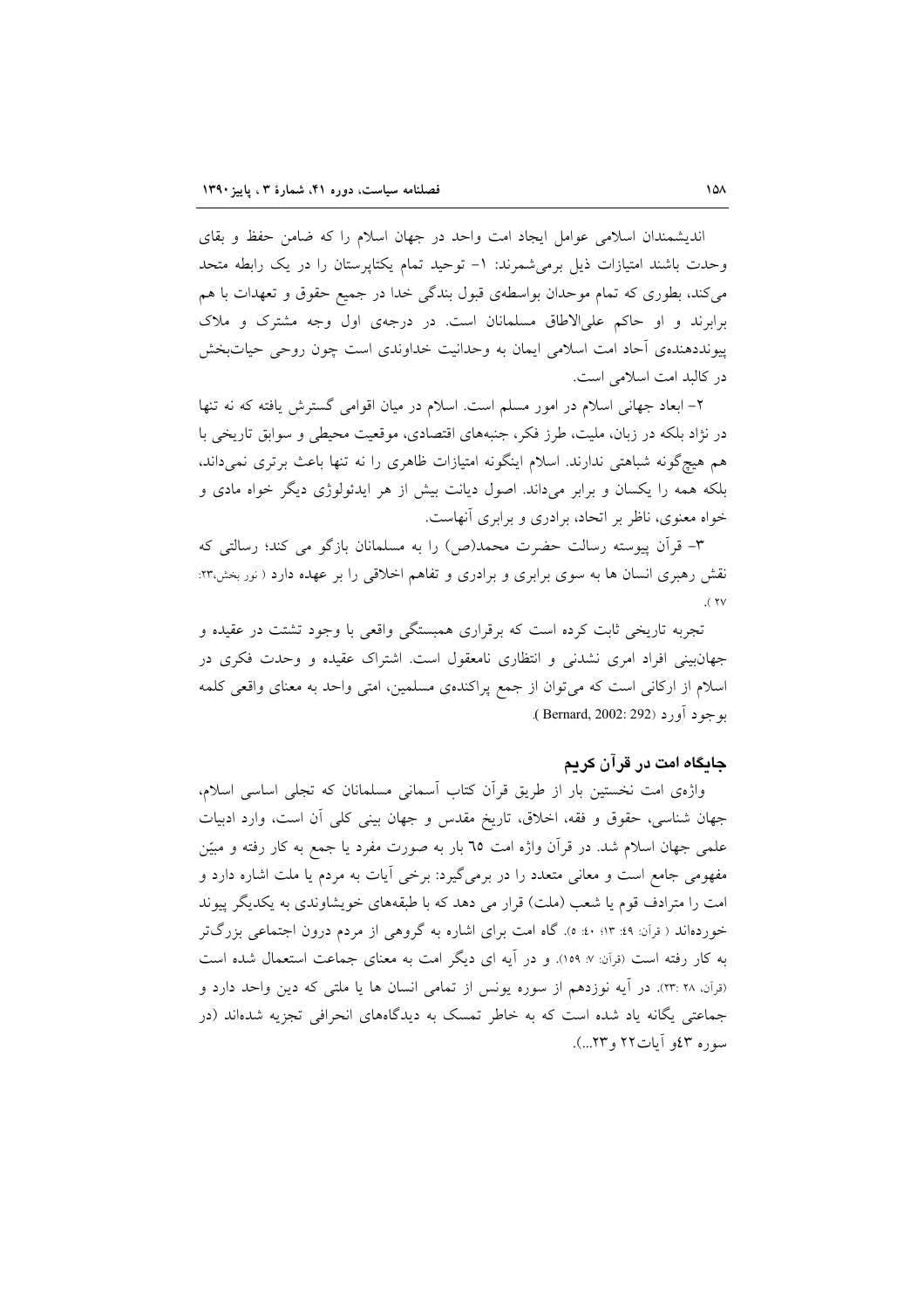بنابر آنچه از آیات قرآن کریم در باب نظریه امت درک و دریافت می شود ما را به این نکته رهنمون می سازد که این مفهوم معنایی واحد را شامل نمی شود اما عمدتاً به گروهی از مردم اطلاق می شود که در سرزمینی اسکان یافته دارای نظام اعتقادی و ارزشی واحد (برابر با مفهوم ملت در امروز) و گاه برابر با قومی و زمانی تأکید بر فرد پیشوا که عامل انسجام اجتمايي و وحدت قومي است به كار رفته است. نويسندگان داير االمعارف اسلامي عقيده دارند که به خاطر کاربردهای مختلف امت در آیات قرآنی، نمیتوان معنای دقیق کلمهی امت را مشخص کرد. ولی شکی در آن نیست که کلمه امت غالباً به گروهی از مردم اطلاق شده است كه نژاد، زبان يا دين و آئيني يكسان داشتهاند (قرآن.٧: ١٦٤ قرآن.٢٣: ٢٣:

در آیات قرآن پس از ذکر ویژگی هایی، آمده است که خداوند بر هر امتی پیامبری فرستاده تا آنها را به راه راست هدایت کند و هر امتی در روز قیامت برای حسابرسی محشور خواهد شد (قرآن، ١٦٤٪همان.٨ آيه ٢٣). در بعضي آيات هدايت شدگان از اهل كتاب امت ناميده شدهاند (قرآن، ٣: ١١٣). در اين كتاب به مراحل تاريخي استفاده از كلمهي امت از سوى حضرت محمد(ص) اشاره شده و آمده است حضرت محمد در ابتدای نبوتش لفظ امت را برای اعراب به طور کلی یا هموطنانش در شهر مکه به کار برد (دایرهٔ المعارف اسلامی،۱۳۸۵ :۱۲۹). پس از مهاجرت به مدینه و قطع رابطه با مشرکین مکه، او پا را از دایرهی اصلی مسلمین فراتر نهاد و لفظ امت را برای مردم مدینه بکار برد که هنوز به دین اسلام نگرویده بودند. در این ترکیب سیاسی جدید به صراحت مردم یهود ساکن مدینه جزء امت بکار رفتهاند. اما با گذشت زمان جنگ های پیامبر با یهودیان مشرکان امت را به پیروان خاص خودش اطلاق میکند و بر ویژگی های اخلاقی و دین اسلام استوار گرداند ( قرآن،۱۰٤:۳ و ۱۱۰).

أيتالله طباطبايي در تفسير الميزان در ذيل أيه كان الناس امت واحده با اشاره به معناي مختلف امت این گونه شرح میدهد: اصل این کلمه از اُم به فتح همزه به معنای قصد است و لذا به هر گروهی از مردمان گفته نمی شود، بلکه به جمعیتی گفته می شود که دارای مقصدی واحد بوده و بواسطهی آن با یکدیگر مربوط و متحد شده باشند و به همین مناسبت بر یک فرد انسان و سایر معانی اطلاق میشود. در هر حال، ظاهر آیه دلات بر این میکند که دورانی بر بشر گذشته که افراد با یکدیگر متحد و متفق بودند و ساده و بی سروصدا زندگی می کردند نه در امور زندگی با یکدیگر نزاع و جنگی داشتند و نه در امور دینی و در هر صورت، واژه امت در تفسیری قانونگرایانه به گروهی از مردم اشاره دارد که بوسیلهی عقیده و عمل مذهبی با يكديگر متحد شدهاند (طباطبائي،٥٠، سوره مومن، آيه ١).

به تعبیری میتوان امت را در مفهوم و قاموسی جغرافیایی تصور کرد؛ یعنی مردمی با نژاد و زبان و دین واحد بیان کرد که عموماً صاحب سرزمینی مشخص با قلمرویی معین را در مدت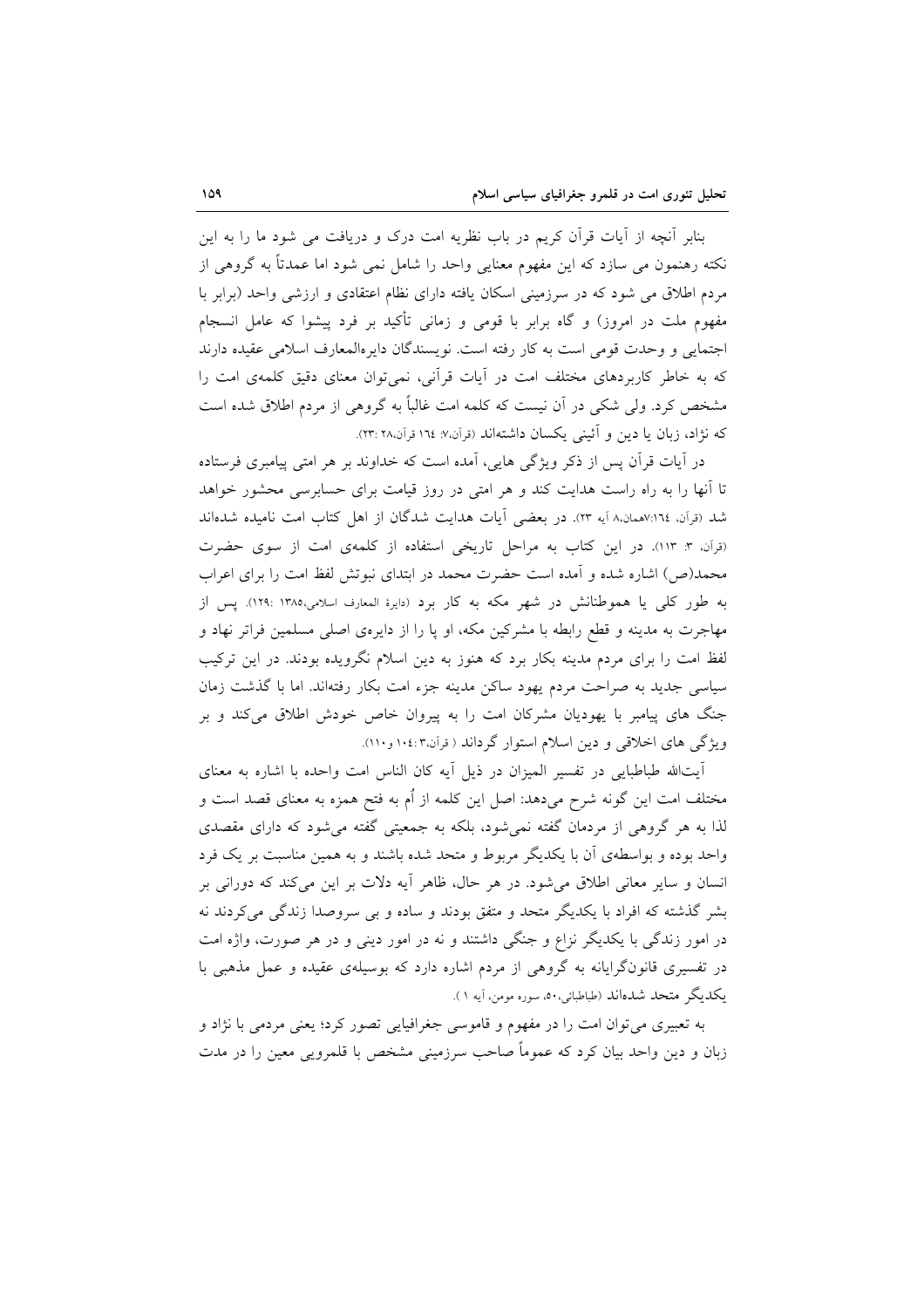زمان طولانی در اختیار دارند (ملت عرب، ملت عجم...).در هر حال، برای اسلام، امت بیش از هر چیز دیگر به اجتماعی انسانی اشاره دارد که وابستگی های مذهبی آنها را کنار هم قرار داده است و وابستگی اجتماعی، قضایی، سیاسی، اقتصادی و اخلاقی را نیز به دنبال دارد. در این دوره از تاریخ بشریت، امتها یا ملتهای بسیار وجود دارند که همان مذاهب فراوانند و این امر در قرآن به صورت شرطی بیان شده است که اراده خداوند بر آن قرار گرفته است: اگر خداوند می خواست همه را یک ملت کرده بود (شورای.۸). این در متن جهانی با امت های بسیار قرار دارد؛ اسلام همه آنها را گونه های مذهبی می داند و بدین ترتیب می توان نظریه امت را از دیدگاه اسلام دریافت ( فیرحی،۱۳۸۲: ۱۵۷).

پیش از هر چیز، اسلام به اتحاد امت خود تأکید می ورزد هر چند بعد از چهل سال اول تاریخ اسلام، شکافهای اقتصادی و سیاسی گوناگون پدید آمد و گرچه بعد از پایان یافتن خلافت امویان در شرق در قرن دوم هجری، اتحاد سیاسی اسلام هرگز ایجاد نشد، اما آرمان اتحاد امت در طول تاریخ اسلام به شدت وجود داشته و در دوران معاصر خود را در قالبهای جنبش های مختلف نشان داده است. علی رغم سیر نزولی زمان و فراز و نشیبهای فراوان،اسلام توانست تا حد زیاد جوامع را به هم به پیوند زند و امتی را بوجود آورد که از اقیانوس اطلس تا اقیانوس أرام به طول یازده هزار کیلومتر و عرض پنج هزار کیلومتر با ترکیبی بسیار متنوع گسترده شده است (عزتی،۱۳۸۰ :۱۵٤ ). اما امروز امت اسلامی از لحاظ جغرافیای سیاسی به طرزی بی سابقه از هم جدا و بند بند شده و با حمله بی امان و چالشهای پیش بینی نشده ی سکولاریته ی مدرن روبرو شده است. البته سکولاریته مدرن یهودیت و مسیحیت در غرب را نیز به چالش می گیرد، اما دست کم می توان گفت که از بافت خود آن جامعه بر خواسته است. این چالش از بیرون بر امت اسلامی تحمیل می شود و نیروهای نظامی، اقتصادی، سیاسی بی بدیل از آن حمایت می کند (نصر،۱۳۸۲: ۱۹۱۰).

نگرش امت محوری در جهان اسلام بعد از الغای خلافت اسلامی در سال ۱۹۲٤ پس از فروپاشی امپراطور عثمانی اعتبار خود را نزد مسلمانان برای تقسیم بندی جهان به دو اردوگاه دارالاسلام و دارالحرب تا حدودی از دست داد؛ اما با شکل گیری برخی از حکومتهای اسلامی در جهان اسلامی در دهه هشتاد به بعد بار دیگر این رویکرد بوسیله اندیشمندان سنتگرای اسلامی احیا شد هر چند غالب دولتمردان اسلامی نگرش غیر دینی و منبعث از ارزشهای عرفی بر آمده از نهادهای بین المللی، حقوق بین الملل و قراردادهای متعارف و موجود بینالمللی را مبنای رفتار و عمل خویش قرار می دهند. اما این شرایط دلیلی نمی شود كه اين مفاهيم نزد مسلمانان، بخصوص انديشمندان اسلامي وحتى برخي حاكمان مورد مطالعه، بازنگری و بررسی قرار نگیرد. نصر می نویسد: اگر اهمیت دیدگاه قرآنی امت را که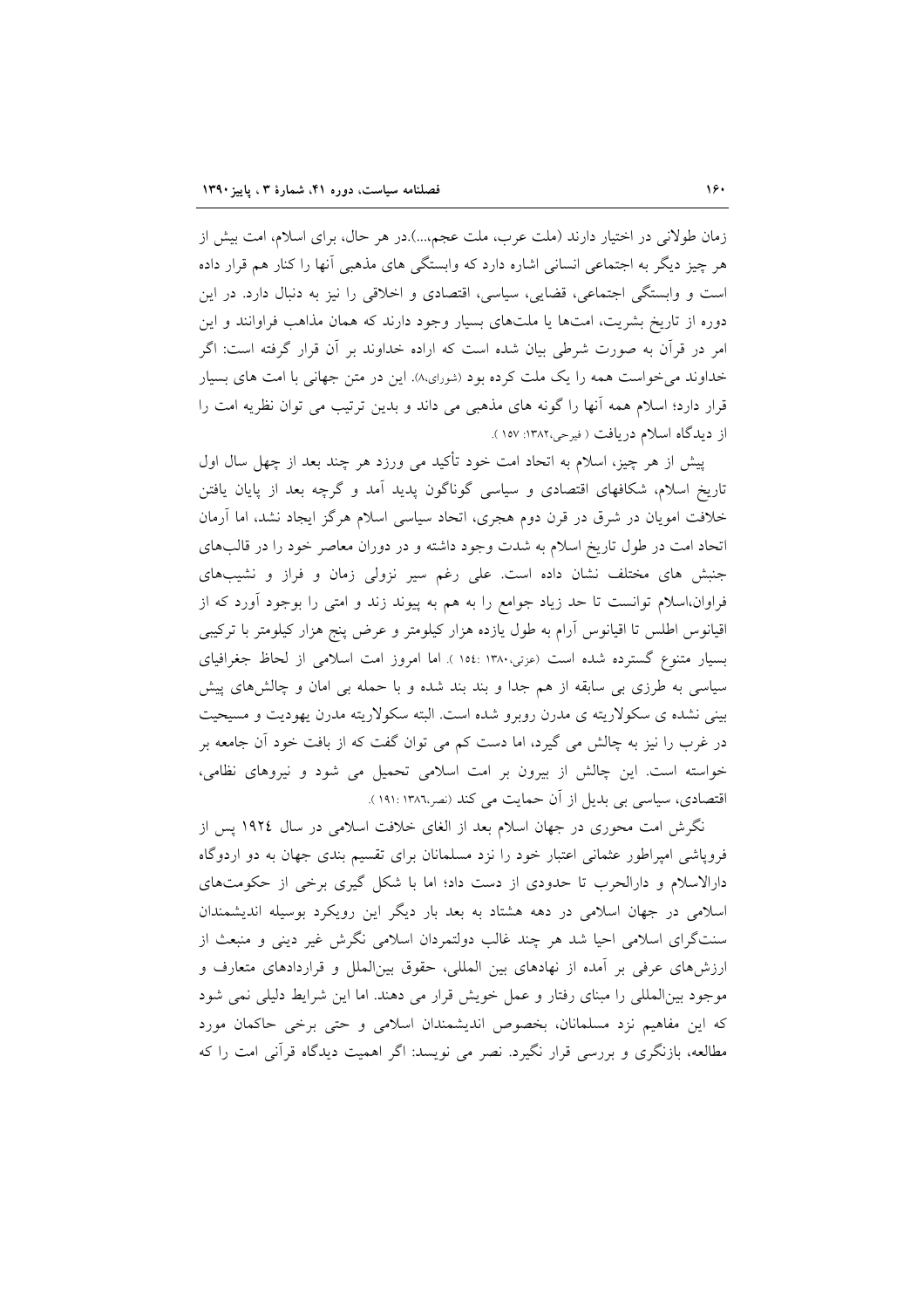تقریبا تمامی مسلمانان در قلب و ذهن خود دارند، دست کم بگیریم اشتباهی بزرگ مرتکب شده ایم. چنین بینشی هنوز کاملا مطرح است و خود را به شکلهایی غیرمنتظره نشان میدهد که اگر خودِ بخش مذهبی آن را کنار بگذاریم، این شکل ها نه تنها سیاسی و اقتصادی بلکه اجتماعی و سیاسی نیز هست (همان:١٥٩). با فروپاشی دیکتاتوری های مستقر در قلمرو جهان اسلام و نقش آفرینی نیروهای اسلامی می تواند تا حدودی گرایش به سوی وحدت در جهان اسلام و مقدمه ی تلاش برای امت محوری آینده در جهان اسلام باشد.

# مقايسه ناسيوناليسم با امت محوري

به نظر می رسد ایدئولوژی ملی گرایسی و ایـدئولوژی اسـلامی در سرشـت و اهدافـشان در تضاد با یکدیگر قرار دارند. ملیگرایی به دلایل متعدد با نظریه امت ناسـازگار اسـت. اولاً، در ملی گرایی از قبیلهگرایی و قوم محوری ستایش شده که این گفتـه پیـامبر آشـکارا آن را مـردود می شمارد: «کسی که مدعی تعصبات قبیلهای شود و بخاطر تعصبات بمیرد جزء ما نیست» (بحار، جلده :۲۳۰ ). ثانیاً، ملی گرایی بر مؤلفههای زبانی، جغرافیایی، فرهنگی، نـژادی، تـاریخی و دیگـر موارد مشابه بنا شده است. چنین مؤلفههایی با تلقی قرآنی امت در تضاد اسـت. امـت فراتـر از جغرافیا، زبان، نژاد و یا تاریخ است و براساس نگرش توحیدی برای ساخت جامعـه ای دینـی بنا شده است. قرآن می گوید: همانا این امت شماست، امتی متحد و من پروردگـار شـما هـستم یس مرا پرستش کنید (نرآن، ۲:۲۱). ثالثاً، ملیگرایی متأثر از ساختار نظام دولت – ملت بــه منظـور جلوگیری از منافع دیگران و گاهی به قیمت منافع دیگـران بـر پیــشبرد منــافع خــویش اصــرار می,ورزد. در مقابـل، قـرأن از امـت ارتقـاء فـضایل، جلـوگیری از فـساد و یــاری یکــدیگر در پرهیزگاری و نیکوکاری را انتظار دارد:... و یکدیگر را به پرهیز از گناهکاری و ستم بر دیگران يار باشيد ( همان - ۲: ٥). رابعاً، ملي گرايي چندگانگي فرهنگـي نفـي و خـصومت اجتمــاعي بـين واحدهای فرعی جهان اسلام را تـشدید مـیکنـد. ملـیگرایـی بـا ایـده وحـدت اسـلامی کـه خصوصیت ذاتی امت است در تضاد میباشد. امت نظامی جهانی با ایدئولوژی جـامع متقاضـی دولتي جهاني براي پيشبرد اهداف و تصميماتش است. انديشهگران مسلمان حتى با بكــارگيري ملی گرایی به عنوان ابزاری برای بسیج افکار عمومی و تـودههـا در مقابـل سـلطه خــارجی نیــز مخالفند. ملی گرایی به دلیل تأکید بر حاکمیت مردمی سکولاریـسم و جزءگرایـی (articularism) تنگ نظرانه در تضاد با نظام شریعت جامع و جهانگرای اسلامی قراردارد (قطب،١٣٦٢: ٣٤٥).

ساختار هندسه ذهنی فرد مسلمان مملو از اصول و ارزش های دینی مانند برابری و برادری انسان ها در آفرینش و دین است و تفاوت فرد مسلمان با همنوع خویش فقط در پارسایی و پرهیزگاری و تقوی الهی است نه در برتری نژادی و فرهنگی و.... حال آنکه ناسیونالیسم با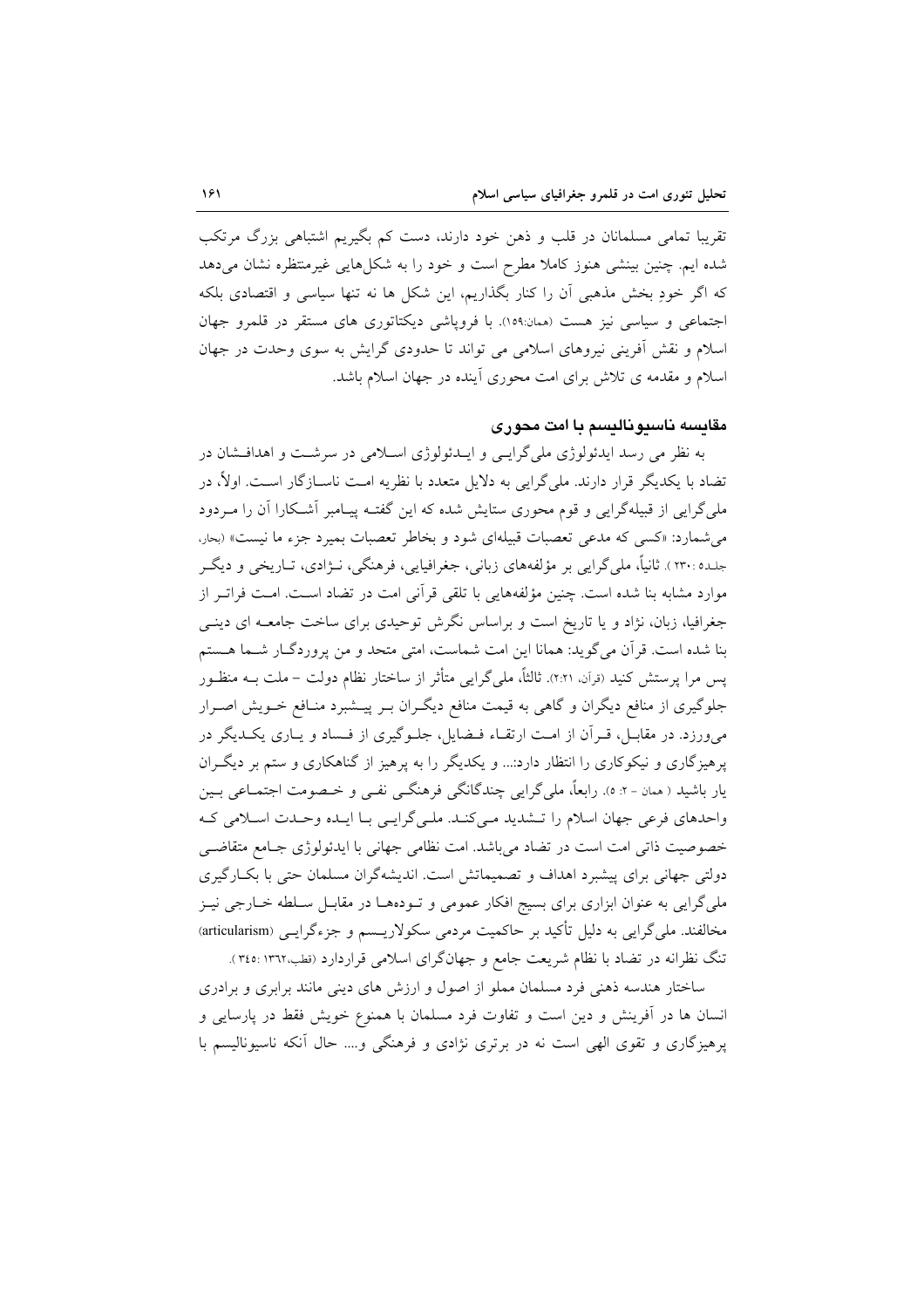تفاوت و برتری در همه چیز نسبت به دیگران آغاز میشود که بیگانگان هستند و نگاهی خصومت آمیز به آنان دارند. از نگاه ناسیونالیسم انسان های آن سوی مرزها با شما از همه حیث و نظر با اشکال گوناگون تبعیض که متضمن طبقه بندی افراد بر حسب هویت ملی أنان است، در آمیخته است (هاجیستون و اسمیت،۱۳۸٦: ۱۷٦). به اعتقاد دورکهایم، ناسیونالیسم زمانی در اروپا شروع به نشو و نما کرد که مذهب رو به افول نهاد. اما مذهب در امت اسلامی نه تنها رو به افول نبوده است که از دهه هشتاد به بعد در قلمرو جهان اسلام شاهد و ناظر باز خیزی مجدد آن بودهایم، حتی جریانهای بنیادگرایی اسلامی در این سه دهه بشدت نسبت به گذشته رو به رشد بوده است و برخی کشورهای اسلامی مانند افغانستان، عراق، پاکستان، عربستان، سوریه، مصر و اردن کانون تولید و باز تولید چنین نگرشهایی هستند. به نظر می رسد گفته گیبرنا در باره تفاوت جهان اسلام با غرب تا حدود زیاد درست باشد که: دنیای غرب فاقد ایدئولوژیهای جدید است و در جستجوی ملال اَور گفتمانهای سیاسی لازم برای بسیج کردن توده هاست که البته به جز ناسیونالیسم، ناکام بوده است. ولی اسلام این ظرفیت و توانایی را داشته است که به عنوان منبع ارزش های سنتی و جنبش مذهبی رو به رشد که از قدرت تأثیرگذاری اجتماعی و سیاسی زیادی برخوردار است، عرض اندام کند. در نتیجه، شاهد ظهور جامعهای منسجم که دارای سطح بالایی از یکپارچگی در میان اعضای خود است این یکپارچگی به معنای آمادگی اعضا برای فداکاری، و افزایش حس وحدت اشتراک در میان در ميان آنهاست (گيبرنا،١٣٧٩ :٢٢٧).

و نهایت اینکه؛ ناسیونالیسم در عصر جهان گرایی با بستن گفتمانی مبتنی بر ارزش تک تک فرهنگ های منفرد و حقوق ملل برای تعیین سرنوشت سیاسی شان با همگن سازی به مخالفت برمی خیزد (هاجیستون واسمیت،۱۳۸۵ :۱۸۹). حال آنکه آرمان اتحاد امت اسلامی در طول تاریخ به شدت وجود داشته است و در دوران معاصر خود را در قالب جنبش های اسلامی معاصر نشان داده است. بسیاری از عوامل قومی، فرقه ای و شخصی در جهان اسلام براین حس اتحاد سایه افکنده است و طی قرن ها و بخصوص در دوران معاصر تحت الشعاع قرار داده است (نصر، ١٣٨٦ :١٥٧). از ميان فقها و سياستمداران معاصر جهان اسلام كسى را نمى توان يافت مانند امامخميني به اين عمق واندازه به مخالفت با ناسيوناليسم در ابعاد نظري و عملي پرداخته باشد. او بیش از ۲۰ بار در نوشتهها و خطابههای خود در رد و نفی ملی گرایی و ملیت در جهان اسلام سخن گفته یا در نوشته های خود به مسلمانان متذکر شده است. وی براساس اندیشهی سیاسی اسلام آن را در تضاد و تباین با روح امت محوری و وحدتنگری اعتقادات و باورهای اسلام میدانست. به تعبیر او: ملیگرایی در مقابل ملت های مسلمان دیگر، مسئله ای دیگر است که اسلام و قرآن کریم و دستور نبی اکرم(ص) برخلاف آن است ( صحیفهنور، جلد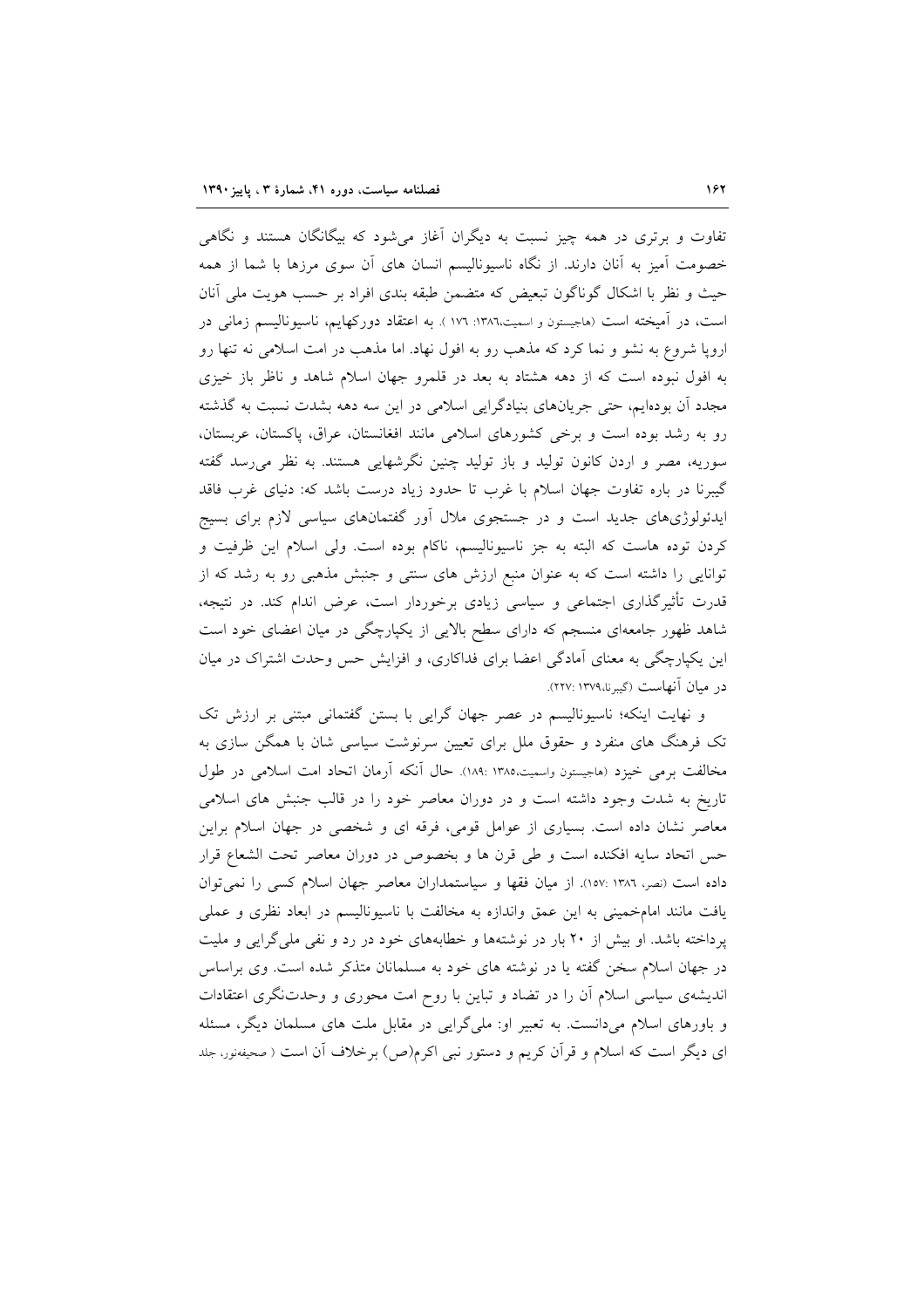دوم. ۱۹۰). به باور ایشان: یک شکل ملیگرایی اَن میگوید ملت فارس، ملت عرب، ملت ترک. این ملی گرایی که به این معناست که هر کشوری، هر زبانی بخواهد مقابل کشور دیگر و زبان دیگر بایستد، این آن امری است که اساس دعوت پیامبران را به هم میزند (صحیفهنور، جلد سوم ١٠٠). در انديشه امامخميني نقطه مقابل وتنها راه مقابله با اين تفرق و پراكندگي مورد علاقه استعمارگران و قدرتها، نگرش وحدت محور و امت باوری جهان اسلام میدانست و تا پایان عمر خود را موظف و مسئول به دفاع از مسلمانان، حمایت از وحدت آنان و تلاش در سایهی وحدت برای ایجاد یک جامعه اسلامی فراملی مبتنی بر امت اسلامی می دانسته است، او می گفت: ما برای اینکه وحدت امت اسلام را تأمین کنیم، برای اینکه وطن اسلام را از تصرف و نفوذ استعمارگران و دولت های دستنشانده آنها خارج و آزاد کنیم راهی نداریم جز اینکه تشکیل حکومت بدهیم تا بتوانیم وحدت و آزادی ملتهای مسلمان را از حکومتهای ظالم و دست نشانده را سرنگون کنیم (صحیفه نور،جلد سوم :۲۱۰).

تلاش عمده امامخمینی بعد از توفیق در تشکیل نظام جمهوری اسلامی و به مدت یک دهه حضور در رأس این تشکیلات، آگاه ساختن مسلمانان به اسلام و ارزش های اصیل و پایدار و رهاییبخش آن؛ دوم بازگشت مسلمانان به این اصول و اعتقادات و در پناه آن دست یافتن به وحدت و انسجام فراملی در مقابل قدرت های استعماری و در نهایت و ایجاد امت اسلامی به عنوان واحدی فراملی اعتقادی- فرهنگی در پهنه جغرافیایی جهان اسلام بوده است. هدف از احیاء مجدد تئوری امت در جهان اسلام سپردن نقش و مسئولیتی فعال یا به نوعی ایستادگی در برابر حوادث و جریانات سیاسی جهان سرمایه داری کنونی است. پناه بردن به ارزشهای وحدت بخش اسلام و ساختن جهان اسلام به عنوان بازیگری مؤثر و توانا و قطبی از قدرت از نظر عقیدتی و فرهنگی و سیاسی بوده است. به نظر می رسد ایشان توانسته است به تولید حجمی همسو از آگاهی عقیدتی- فکری و اتحاد اجتماعی امت در سطح افکارعمومی جامعه اسلامی به موفقیتهایی دست یابد؛ اگر چه توفیق چنین تلاشهایی پس از ارتحال ایشان در جهان اسلام بیشتر به ثمر نشست. در همین ارتباط، منتسرات می گوید: مصداق عینی و عملی اّن را می توان در واکنش سریع و منسجم مسلمانان در مقابل وقایعی که جامعه ی اّنها را تحت تأثیر قرار می دهد مثل جنگ خلیج فارس، جنگ بوسنی، محکومیت متفق القول کتاب آیات شیطانی مشاهده کرد (گیبرنا،۱۳۷۹ :۲۲۱ ). اعتراض علیه کاریکاتورهای روزنامه های اروپای شمالی (سوئد، دانمارک، نروژ) علیه پیامبر اسلام نماد و نشان از چنین توفیقی است؛ البته باید جامعه جهان اسلام را با حاکمان آنان دو مقوله متفاوت و گاه متضاد دید. برخی از حاکمان دولتهای اسلامی در حال حاضر کمتر متأثر از چنین نگرش۵ا و ارزش۵ای امت نگری اسلامی هستند مگر اینکه وقوع حوادثی در جهان غرب علیه مسلمانان، تحت تأثیر واکنشهای جامعه خویش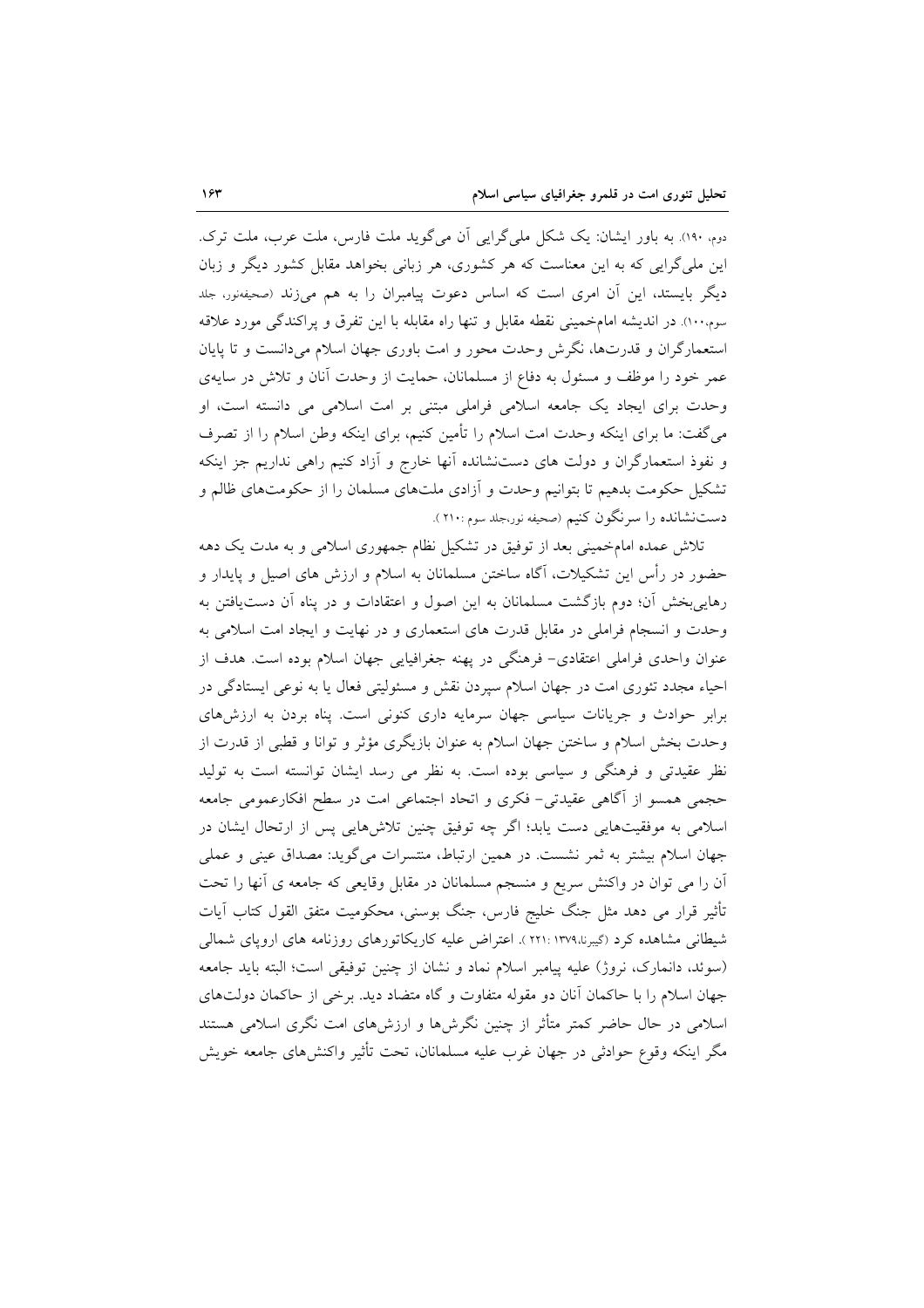قرار گیرند و وادار به موضع گیری مقطعی جامعه پسند شوند. البته چنین نگرشی از وحدت-نگری و داعیه جهانی بودن رسالت اسلام بوسیله شاگردان و یاران امامخمینی و نیز بوسیله دولت ایران در زمان و پس از رحلت ایشان تعقیب و پیگیری شده است. مرتضی مطهری در کتاب خدمات متقابل اسلام و ایران ملی گرایی و ملتباوری را در جهان اسلام بدعتی ناپذیرفته و نابخشودنی تصور دانسته و می نویسد: شرط اول اسلام بی رنگ بودن، عمومی و انسانی بودن و رنگ یک ملت مخصوص نداشتن … است. مقیاسهای اسلامی مقیاسهای کلی و عمومی و انسانی است نه قومی و نژادی و ملی. اسلام به هیچوجه خود را در محدودهی تعصبات ملی و قومی و نژادی محصور نکرده بلکه با آنها مبارزه کرده است (مطهری، ۱۳٦۱: ۷۷).

ناگفته نگذریم که مخالفین ایدئولوژی ناسیونالیسم در جهان فقط مذهبیون نیستند بلکه باید بسیاری از فلاسفه و متفکرین بزرگ در اروپا و آمریکا را نیز جزءاین گروه به حساب آورد . برتراند راسل ً و البرت اینشتین و… از این گروه هستند که بشدت به انتقاد از ناسیونالیسم پرداخته اند و مشوق و مبلغ نوعی انترناسیونالیسم برأمده از ارزشها و هنجارهای حقوقی– سیاسی مقبول و مورد توافق ملل بودند. راسل در کتاب قدرت در باب خطرات ناسیونالیسم اروپایی می نویسد: ناسیونالیسم آرمانی ابلهانه است و مردم هوشمند می بینند که این آرمان دارد اروپا را ویران میکند. بهترین راه حل آن است که آن را زیر یک شعار انتر ناسیونالیسم ينهان كنند (راسل، ١٩٧٥ :١٦٩). همچنين اينشتين معتقد است در آلمان و اروپا شهوت ناسيوناليسم این اجتماع، عقول و عقاید را در نوردیده است…آه چه جسارتها، بی رحمی ها و شقاوتها و چه بیماریهای جنون اَمیز تحت عنوان ناسیونالیسم به مردم تحمیل می کنند. بزرگ ترین مانع راه ایجاد بین الملل امور آگراندیسمان غول آسای روح ناسیونالیسم است که با قیافه ای جالب و ظاهرا مهیج روی آن شیون می کنند. ولی چه سوء استفاده هایی از آن به نام وطن می شود! (اينشتين،١٩٣٢ : p:43,70) . بدين ترتيب، ملاحظه مي شود كه نظريه امت اسلامي با مفهوم ملت یکی از ارکان اساسی دولت – ملت در جغرافیای سیاسی امروز در تقابل است. مرز جامعه اسلامی عقیده و ایمان است و اصولاً با مرز های ملی دولت ها که عموما جدا کننده ملت هایی است که از یک جغرافیای سیاسی واحد و در بسیاری از اصول،مؤلفه ها و ارزش ها از وحدت بر خوردارند، قابل مقایسه نیست (در جهان اسلام، بیست کشور عربی،کمربند کشورهای فارسی زبان، کشورهای اَفریقای صحرا از این گونه هستند). برخی اندیشمندان جهان اسلام بر این عقیده اند که پدیداری کشورها ناشی از بعد مسافت و شرایط اقلیمی است. همین امر البته باعث جدایی و تمایز جوامع انسانی بر اساس سرزمین از یکدیگر شده و اسلام نیز این واقعیت را پذیرفته است (بر اساس مفهوم آیه ۱۲ سوره حجرات) (هاشمی،۱۳۸٤ :۱٤۲ ). از این رو، بر اساس منطق جغرافیای سیاسی معاصر وجود کشورها در قلمرو بسیار گسترده جهان اسلام با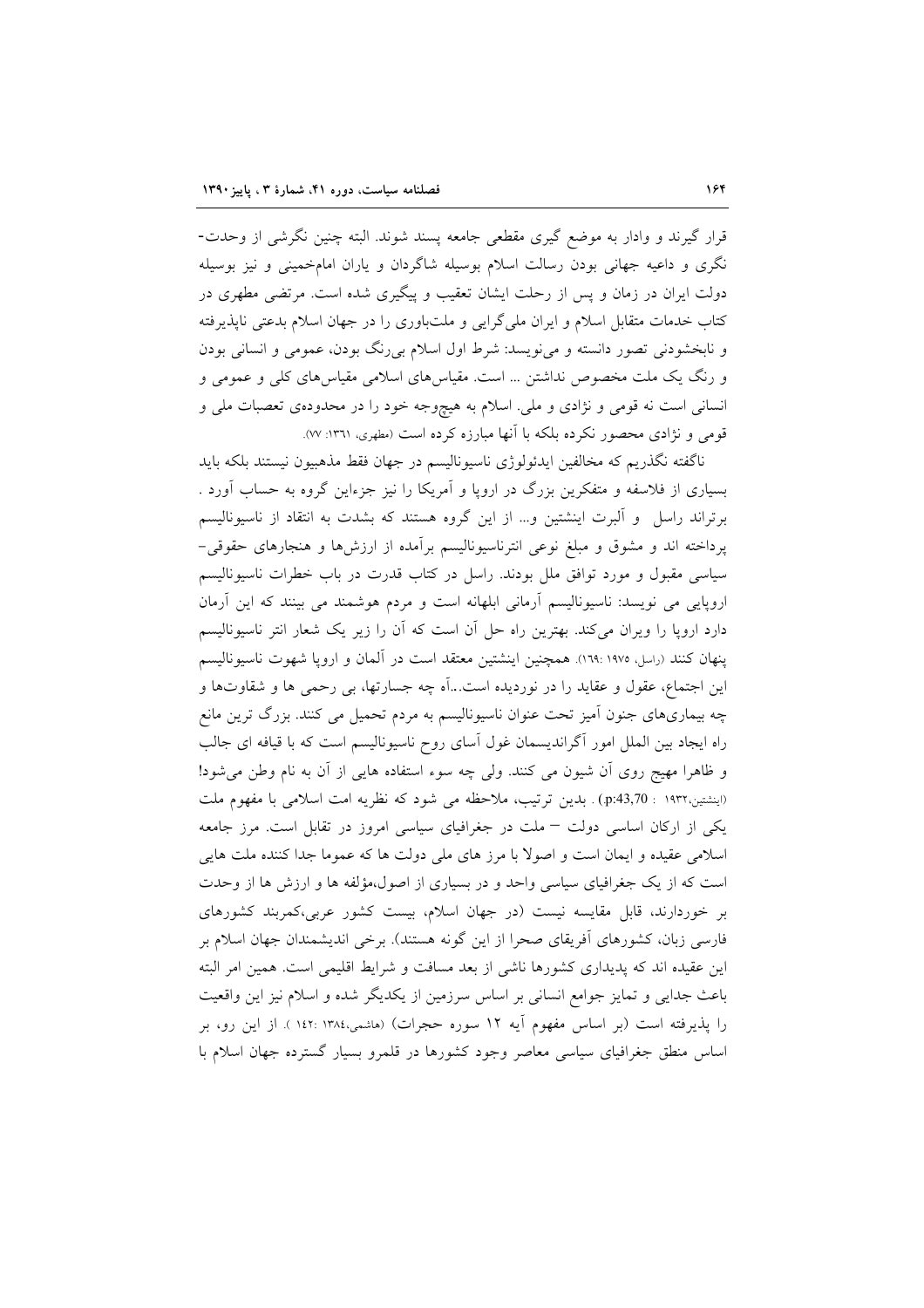وجود تنوعات طبیعی، انسانی، فرهنگی و سیاسی تا حدودی اجتناب ناپذیر بوده است. اما انشعابات ملی گرایانه با مقتضای فطرت انسانی که عبارت از زندگی همه آنان در اجتماعی واحد (امت واحده ) است با فطرت وحدت طلب انساني منافات دارد (طباطبايي، الميزان، ج٤ : ٢١٢).

به نظر می رسد یکی از دلایل عدم توفیق فرایند ملت سازی در جهان اسلام و تا حدودی بیگانه بودن مسلمانان با این پدیده سیاسی و فرهنگی، تفاوت در نگرش مسلمانان نسبت به خاستگاه ملت و ویژگیهای عرفی و غیر دینی ملت باشد. نقش پر تأثیر دین و ساخت چارچوبهای فکری و ذهنی مسلمانان تضادهایی عمیق و وسیع با باورهای ناسیونالیسم در قلمرو جهان اسلام ایجاد می کند. به قول سید قطب چگونه می توان بیست کشور عربی که از نظر دین، زبان، فرهنگ، نژاد، تاریخ و…مشترکند را بیست کشور متفاوت در اندیشه و ذهن اعراب تصور کرد (سیدقطب،١٩٦٦: ٥٤٦).

آنچه از استدلالات بالا بر می خیزد این است که از نظر فقه سیاسی اسلام، وجود کشورهای متعدد در قلمرو جغرافیایی جهان اسلام بر خلاف نظریه اسلامی امت شکل گرفته اند و در شکل گیری این کشورها امپراطوری بریتانیا (٤٠٪)، فرانسه (٣٤٪)، شوروی سابق(١٢ ٪) و کشورهای پرتغال، هلند، اسپانیا (۸ ٪) در مجموع ۹٤ درصد کشورها در جهان اسلام بوسیله قدرتهای استعماری (سیاست قدرت) در ایجاد اَنها نقش اساسی داشته است و مسلمانان تأثیر چندان در فرایند جداسازی سرزمینها از یکدیگر به عنوان قلمرو ملت ها نداشته اند. شاید یکی از دلایل آن ذهنیت دینی امت باوری مسلمانان در مقابل ذهنیت عرفی و متضاد ملت نگری بوده است. به نوعی می توان گفت در قلمرو جهان اسلام ما شاهد شبه دولت های فاقد ملت هستیم. در این منطقه بیشتر مواقع حس،آگاهی و به تبع اَن علاقه لازم برای تشکیل ملت قبل از دولت وجود نداشته و ندارد. ماهيت تصنعي و تحميلي دولت در جهان اسلام حاکی از مکافات و مشکلات فراوان است که سرزمینهای رسته از استعمار خود را در آن مستغرق یافتند (بلیک، ۱۳۷۵: ۱۳٤:). از سوی دیگر فقه اسلامی به عنوان مبانی حقوقی دولت در اسلام قرار دارد که مبانی فکری دیگری در جغرافیای سیاسی اسلام و تقسیم بندی مجزایی از جهان کنونی ارائه می کند که با تفاسیر سیاسی اندیشمندان و حاکمان مغرب و مشرق زمین از مفهوم قلمرو، ملت، ساخت دولت و تحديد حدود دولت – ملتهاى اسلامي كنوني تفاوت دارد (فیرحی، ۱۳۸۵، ۱۱۷). به باور فقها و اندیشمندان اسلامی وجود قلمرو معین و مرزهای مشخص برای جهان اسلام و تفکیک دولت ها از یکدیگر بر اساس آموزهای فقهی نامشروع (مانند آنچه در بالا بیان شد) و بی اعتبار است. آنان معتقدند این نوع مرزبندیها و دولت ها بر اساس قهر و غلبه بوجودآمده، نمی تواند سرچشمه حق باشد و به حاکمیت و سلطه سیاسی و حقوقی یک حکومت مشروعیت بخشد. یکی از دلایلی که باعث ابهام در موضع سیاسی–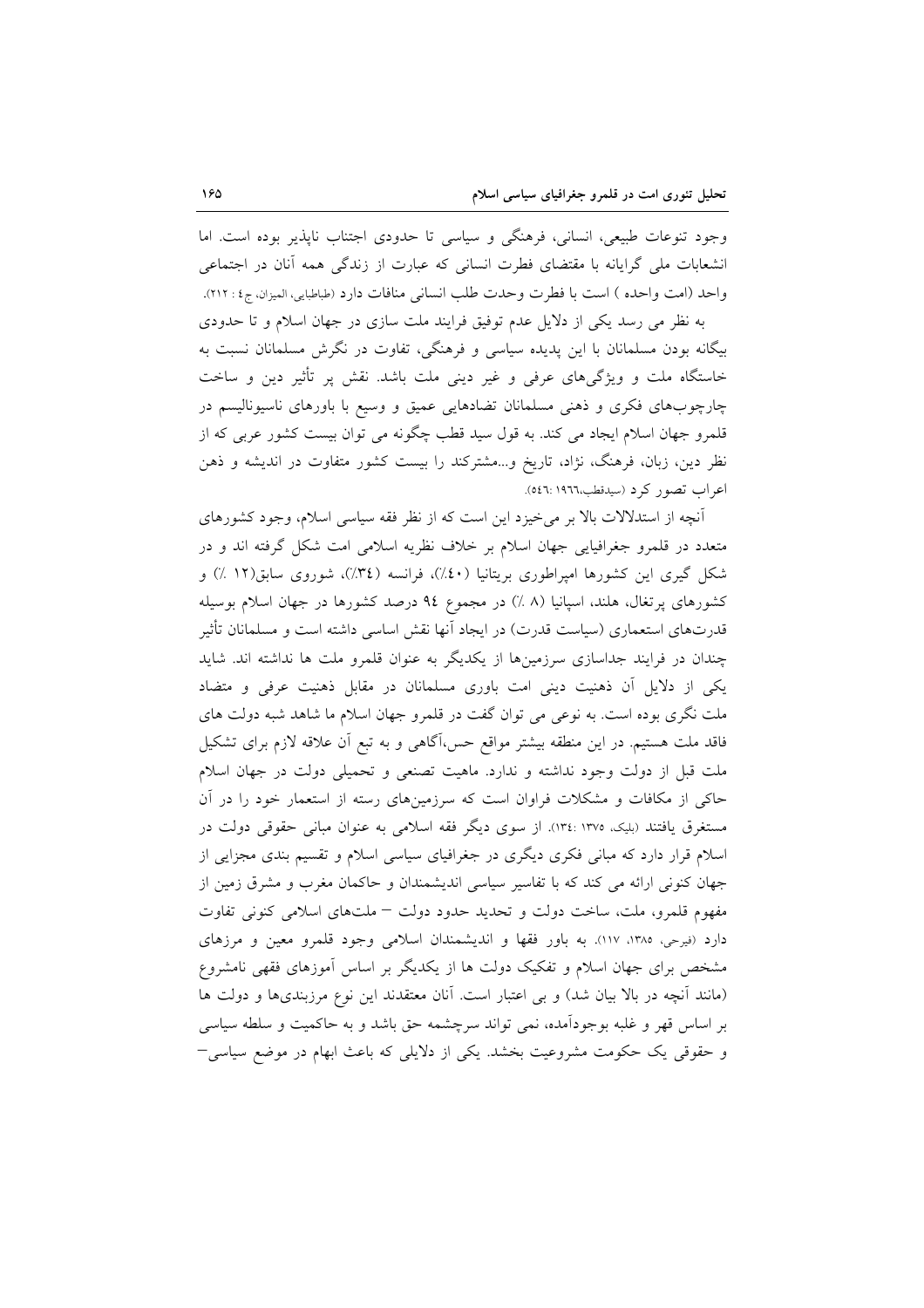حقوقی فقهای اسلامی نسبت به ضرورت وجود قلمرو مرز های جغرافیایی معین شده، جهانی بودن دین الھی و پس از آن جھانی اندیشی فقھای آن، اشعار برخی از اّیات قرآن کریم (نساء، نور، سبا) است که أنان در تفاسیر خود ازاین أیات، جهان و زمین پهناور خدا را وطن انسان اعلام می دارند. البته ظهور شبه ملت ها در قلمرو وسیع جهان اسلام که در نتیجه و نقش ١٤ اصل ویلسون در سال ۱۹۱۹ برای تعیین حق سرنوشت ملی قائل شده بود و از آن مهم تر منشور ملل در سال ۱۹٤٥ با به رسمیت شناختن حق تعیین سرنوشت تمامی ملل به رهایی کشورهای اسپایی و اَفریقایی از سیطره و هیمنه قدرت های استعماری به خصوص جهان اسلام کمک شایان کرد؛ بطوری که بعد از این دو جنگ بیش از ۷۵٪ کشورهای اسلامی در آسیا و اَفریقا به استقلال رسیدند. در همین راستا، ضعف قدرت های استعماری پس از دو جنگ جهانی، رشد آگاهی اجتماعی و دینی مسلمانان و نقش رهبران سیاسی و دینی در هدایت توده های مسلمان دال بر حرام بودن و غیر شرعی بودن حاکمیت کفار و ظالمین بر سرنوشت مسلمانان و قلمرو جهان اسلام بر اساس أيه ١٤١ سوره نساء كه به لحاظ فقهي به قاعده نفی سبیل معروف است و میفرماید: خداوند ولایت کفار را بر سرنوشت مسلمانان جایز نمی داند و آن را باطل می شمارد. در این دوره نیز نباید دست کم گرفت. هرچند امروزه جهان اسلام با در نظر گرفتن اصول حقوق بین الملل منعکس در منشور ملل متحد، مانند اصل تساوی حقوق ملت ها و حق آنها در تعیین سرنوشت خود، اصل تساوی حاکمیت کشورها و استقلال أنها، اصل عدم مداخله در امور داخلی کشورها، اصل ممنوعیت تهدید به اعمال زور، و اصل احترام و رعایت جهانی حقوق بشر و آزادیهای اساسی همه افراد (منشور ملل متحد. ١٩٤٥) در حال حاضر همه اين اصول و ارزشهاى مشترك بشرى و مدافع اصيل نيل به آن سازمان ملل متحداست که بعد از گذشت بیش از شش دهه به مرور و با توصیه و اصرار خود مبنای رفتار دولت های عضو در عرصه بینالمللی قرار گرفته است و تمام کشورهای اسلامی از اعضای سازمان ملل هستند و متعهد به پیشبرد اهداف این سازمان به شمار می آیند. اما لازم به ذکر است که هیچکدام از اصول ذکر شده چندان منافاتی با حرکت کشورهای اسلامی به سمت منطقه گرایی اسلامی و سپس امت گرایی آنان ندارد. نمونه های متعدد از منطقه گرایی فراکشوری در قرن حاضر می توان یافت که به سمت فرویاشی یا کاهش اعتبار مرزها در حرکتند (اتحادیه اروپا، اَ س اَن، نفتا، شانگهای و…) و در بسیاری از اصول، هنجارها و ارزشها به هماهنگی و اشتراک نظر و عمل دست یافته اند. از این رو، جهان اسلام با توجه به تجربهی طولانی با هم زیستن مسلمانان، اصول و ارزش های مشترک توحیدی وحدت بخش و نگرش پویای امت محوری بین مسلمانان که به شدت به دنبال احیای أن هستند، به مرور به این هدف آرمانی دست پابند.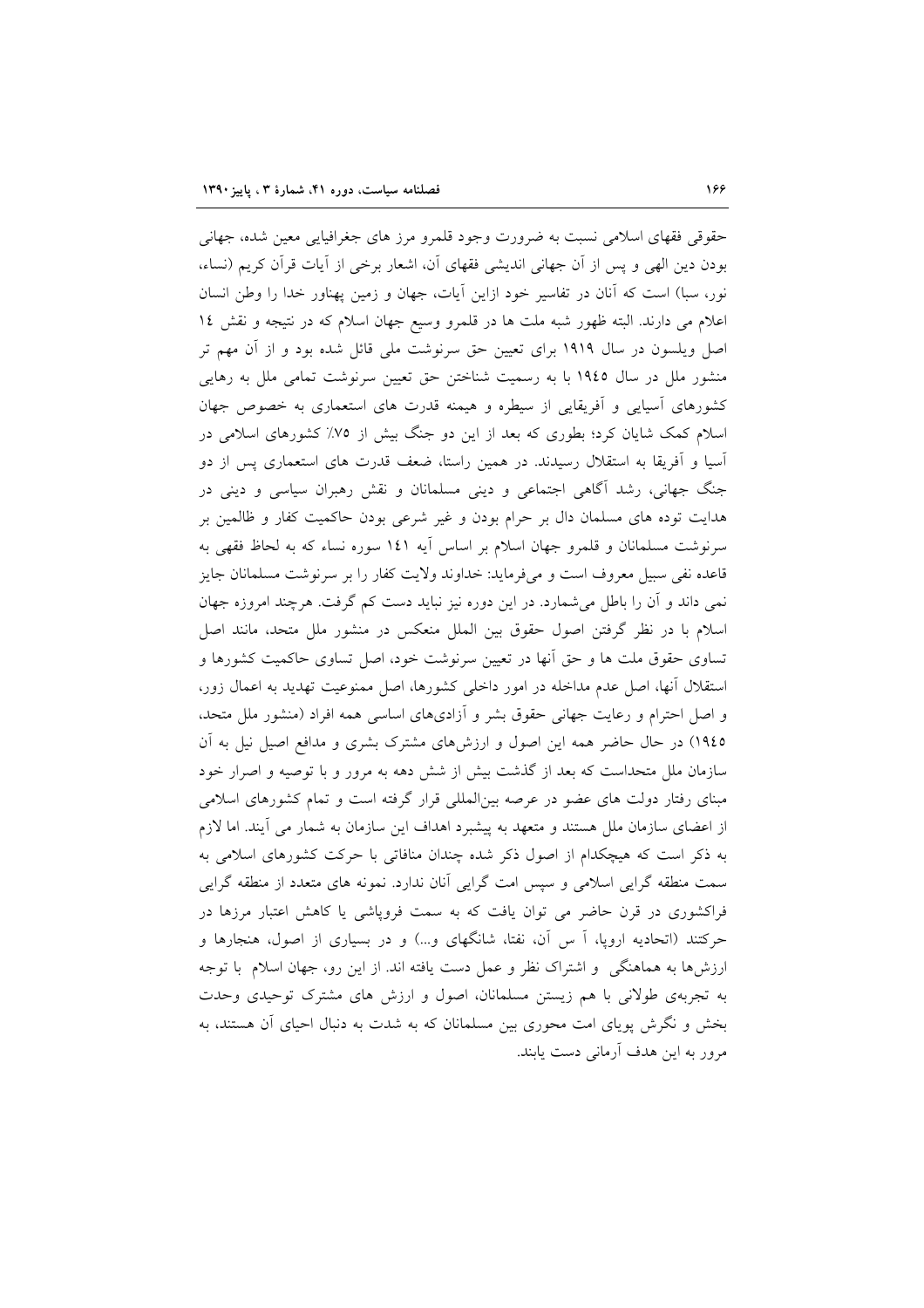نتىجە

مکتب توحیدی اسلام دارای اختصاصات و ویژگیهایی نظیر جامعیت، کلی و همگانی، ربّانی بودن، بدون رنگ و نژاد و دارای پیامی ابدی و جهانی اندیشی است. نظریه امت نیز فراآمده از چنین اندیشه ای بوده است. برداشت اولیه از امت (شامل همه اقوام و قبایل) شباهتهای بسیار به مفهوم امروزین ملت داشته و همه گروههای قومی و مذهبی را در جهان اسلام در بر می گرفته است. اما امروز در قلمرو جغرافیایی جهان اسلام می توان گفت که بیش از هر مقطع تاریخی دیگر، امت اسلامی به طرزی بی سابقه از هم جدا و بند بند شده و با حمله بےامان و چالش های پیش بینی نشدهی سکولاریته ی مدرن روبروست و به دلیل تأثیر مدرنیته از لحاظ سیاسی و فرهنگی نیز از هم گسیخته شده است. به نظر می رسد در شرایط کنونی يعني عصر حاكميت دولت – ملت ها و تلاش سازمان ملل، شوراي امنيت، حقوق بين|لملل عمومي، كنوانسيون هاي متعدد بين المللي، تثبيت مرزهاي بين المللي، احترام به حقوق دولت – ملت ها و حفظ و حراست از آن و تلاش برای نادیده انگاشتن آن و ایجاد امتی واحد اگرچه کاری بسیار سخت، اما با توجه به بیداری اسلامی در منطقه خاورمیانه، اصول و ارزشهای پایدار امت محوری در اذهان و افکار مسلمانان امکان پذیر جلوه می کند. از آنجا که تمام کشورهای اسلامی در قلمرو جهان سوم قرار دارند و فاقد توش و توان لازم برای نقش[فرینی و نفوذ و اعتبار جهت تأثیر گذاری بر تحولات بین المللی هستند، لذا نمی توان انتظار زیادی برای تغییرات در عرصه بینالمللی طلب کرد؛ چرا که تغییرات در عرصه بینالمللی ارتباطی وثیق با قدرت، مشروعیت و تأثیرگذاری دارد و چنین توقعی از کشورهای اسلامی آن هم در شرایط کنونی غیرعملی و ناشدنی است. بنابراین، ضروریست کشورهای اسلامی ابتدا دولتهای ملی و مرزهای بین المللی را به رسمیت به شمارند و در مرحله بعد، منطقه گرایی اسلامی را تعقیب کنند که به لحاظ جغرافیایی امکان پذیر است و از نظریه امت در قالب یک جغرافیای کلان فرهنگی فوق ملی یا انچه امروز تحت عنوان ژئو کالچر (ژئوپلیتیک فرهنگی) می شناسند، گام بردارند و از این پیکره فرهنگی بهره برداری مطلوب سیاسی، اقتصادی، امنیتی و…کنند تا در مراحل بعد زمینه های شکل گیری امت اسلامی پس از عبور از این فرایندها مهیا شود.

#### منابع و مآخذ:

الف. فارسي:

١. أبراهاميان، يروان. (١٣٨٢)، ايران بين دو انقلاب، نشر نبي . ٢. ابراهيمي،محمد. (١٣٧٩)، اسلام وحقوق بين الملل،نشر سمت. ۳. آشوری، داریوش. (۱۳۷۷)، ما و مدرنیت، انتشارات صراط .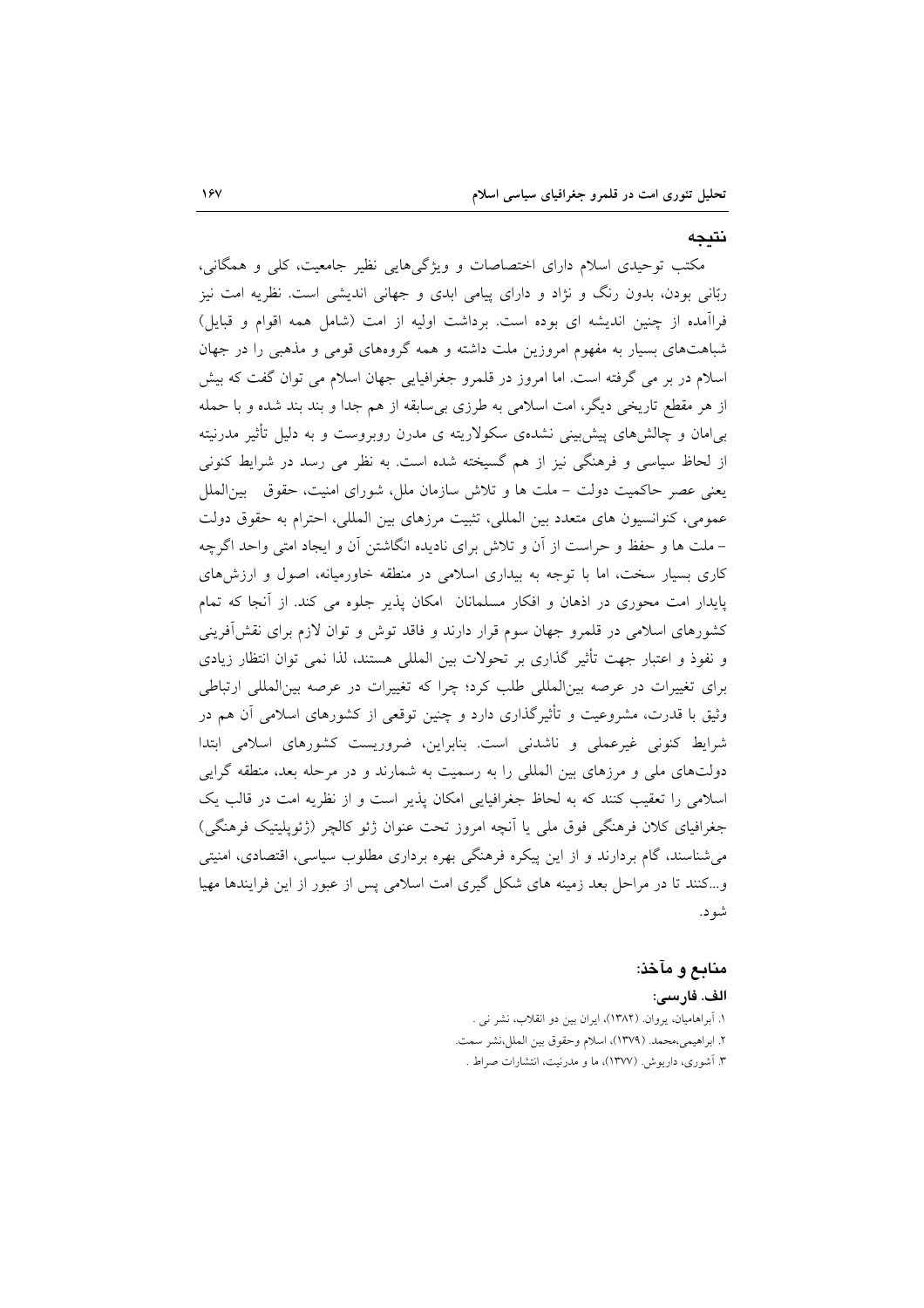# ب. خارجي:

- 1. Ian mc11N, (1991), oxford concise dictionary of Political.<br>2. Nikki Caddie-(1980), Roots of revelation inerrant.
- 
- 3. Encyclopedia(1996)The modern middle East Reevs Simon- Ph. Matte Lang R- Bullet Newyourk.
- 4. Evans Graham (1998), The Politics dictionary of international Relations Published had by Penguin group.<br>5. Jack C. Plano-Royalton(1988), the international Relation dictionary<br>6. Gellnere, E. (1987), Cutture, identity and Politics Cambridge umpires.
- 
- 
- 1. Hobs bawm, E. J. (1980), Nations and Nationalism, Cambridge unpires.<br>
7. Hobs bawm, E. J. (1980), Nations and Nationalism, Cambridge umpires.<br>
8. Flint, Tacorand, (2000). Otava Umpires.<br>
9. Katozian, Homa, (1995), Probl
- 
-